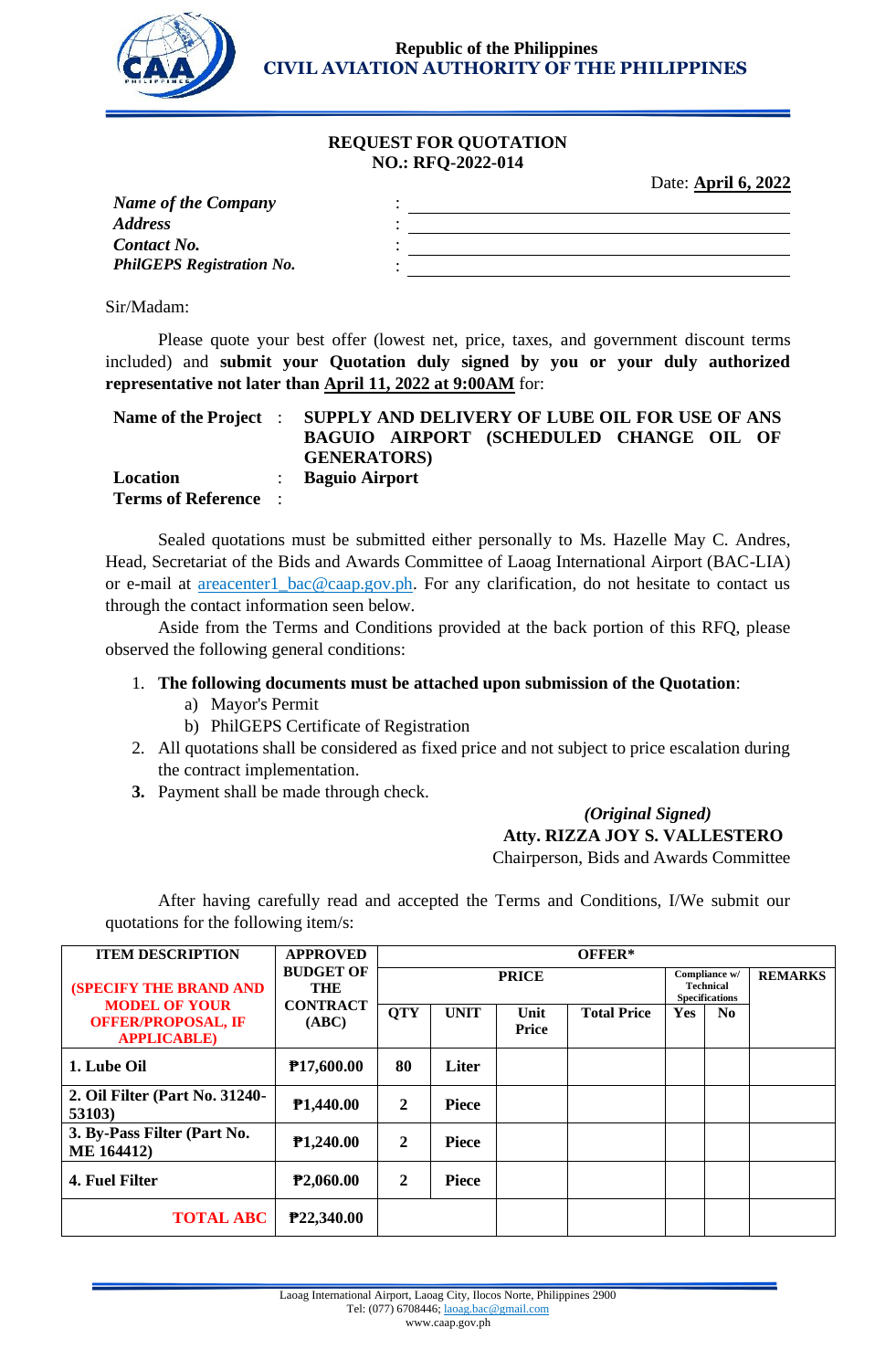

### **GRAND TOTAL:**

**Note: Quotation for each item must not exceed the ABC per item**

 $\overline{\phantom{a}}$  , and the contract of the contract of the contract of the contract of the contract of the contract of the contract of the contract of the contract of the contract of the contract of the contract of the contrac **Signature over Printed Name Supplier/Dealer/Contractor**

# **TERMS AND CONDITIONS**

- 1. **Bidders shall provide correct and accurate information required in this form.**
- 2. **Price quotation/s must be valid for a period of Thirty (30) calendar days from the date of submission.**
- 3. **Price quotation/s shall be denominated in Philippine Peso which includes all taxes, duties and/or levies payable.**
- 4. **Quotations exceeding the ABC shall be rejected.**
- 5. **Award of contract shall be made to the lowest quotation (for goods and infrastructure) or, the highest rated offer (for consulting services) which complies with the minimum technical specifications and other terms and conditions stated herein. Further, the most advantageous to the government to the point of quality of materials and prices as well as the responsiveness of the bids shall be the basis of the award.**
- *6. The Head of the Procuring Entity reserves the right to reject any and all bids, declare a failure of bidding or not award the contract in any of the following conditions set forth by Sec. 41 (Reservation Clause) of the Revised IRR of RA 9184.*
- 7. **The Supply Office of LIA shall have the right to inspect and to test the goods to confirm their conformity to the technical specifications.**
- 8. *Date of Completion/Delivery***: In case of an approved POW, within the period stated therein. While, in cases of regular procurement, within 7-10 days or less, after the issuance of the Purchase Order. Further, any request of extension shall be sent to the End-User/Implementing Facility concern.**
- 9. *Mode and Terms of Payment:* **Within ten (10) working days after the supplies/materials and labor/service have been inspected and accepted, respectively, through a check issued by the procuring entity.**
- 10. **Liquidated damages equivalent to one tenth of one percent (0.001%) of the value of the goods not delivered within the prescribed delivery period shall be imposed per day of delay. This Office (LIA) shall rescind the contract once the cumulative amount of liquidated damages reaches ten percent (10%) of the amount of the contract, without prejudice to other courses of action and remedies open to it.**

**NOTE: The aforecited Terms and Conditions shall be without prejudice to any provisions of a Contract which will be executed by and between the Procuring Entity and Contractor/Supplier/Dealer in order to conform with the requirements set forth by RA 9184.**